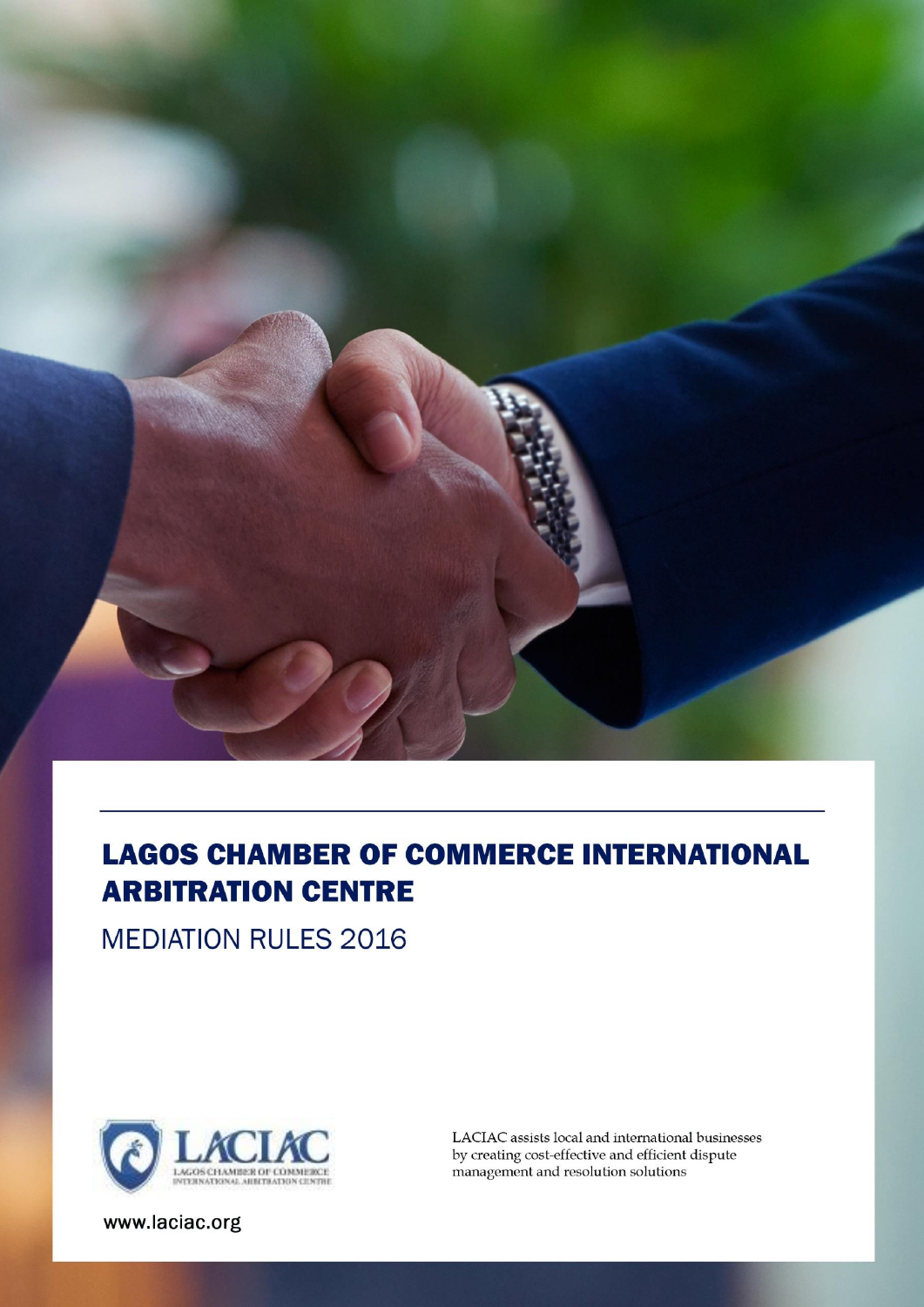

# **Table of Contents**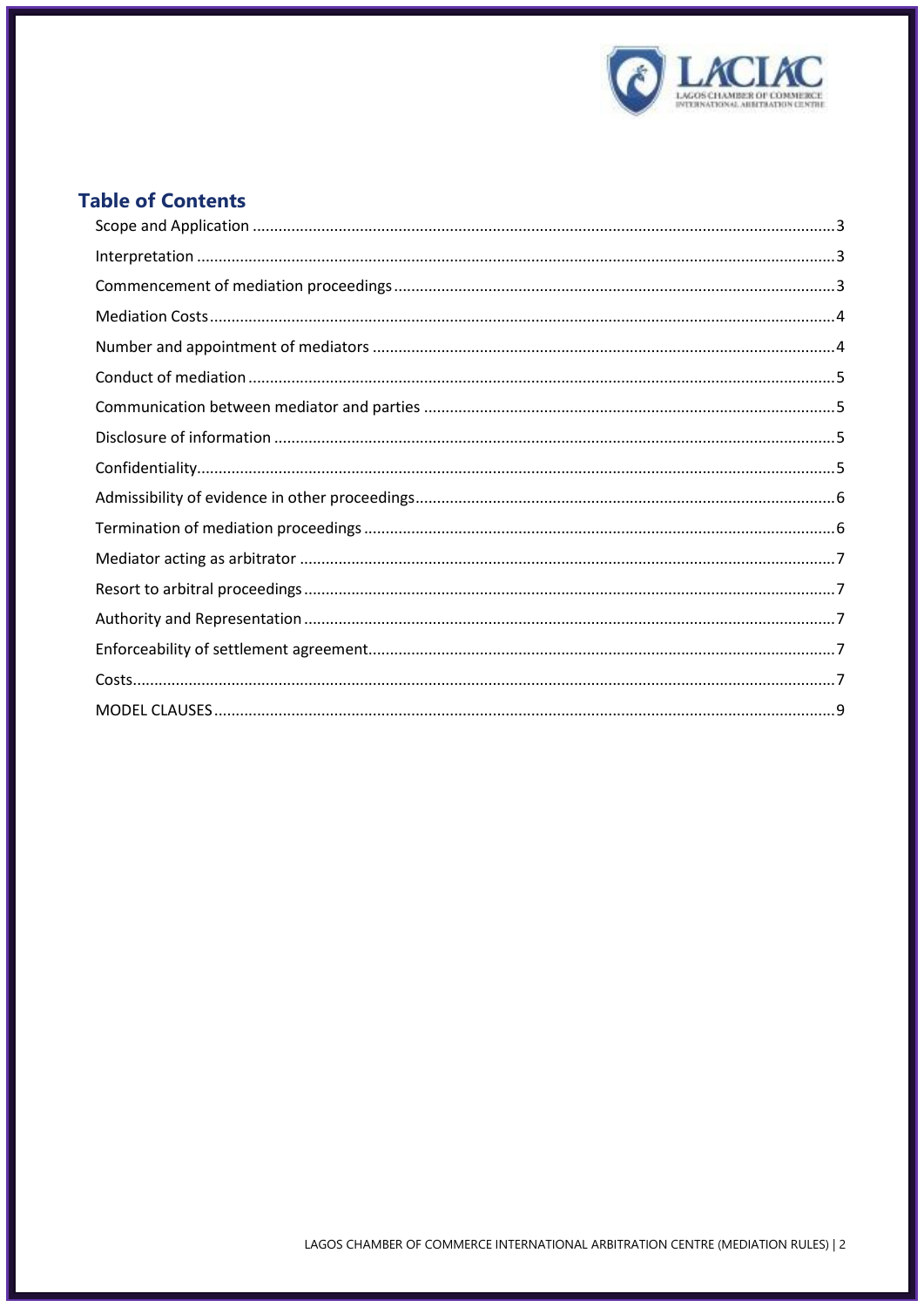

#### **MEDIATION RULES**

#### <span id="page-2-0"></span>**1. Scope and Application**

- 1.1. For the purpose of the LACIAC Mediation Rules ("Mediation Rules"), 'mediation' means a process, whether referred to by the expression mediation, conciliation, or an expression of similar import, whereby parties request a third person or persons (the "mediator") to assist them in their attempt to reach an amicable settlement of their dispute arising out of or relating to a contractual or other legal relationship. The mediator does not have authority to impose upon the parties a solution to the dispute.
- 1.2. The Mediation Rules apply irrespective of the basis upon which the mediation is carried out, including agreement between the parties whether reached before or after a dispute has arisen, an obligation established by law, or a direction or suggestion of a court, arbitral tribunal or competent government entity.

#### <span id="page-2-1"></span>**2. Interpretation**

- 2.1. In the interpretation of the Mediation Rules, regard is to be had to its international origin and to the need to promote uniformity in its application and the observance of good faith.
- 2.2. Questions concerning matters governed by the Mediation Rules which are not expressly provided for in it are to be settled in conformity with the general principles of the Rules.
- 2.3. Except for the provisions of article 2 and 5.3, the parties may agree to exclude or vary any of the provisions of the Mediation

Rules, subject to the right of the mediator to terminate the mediation under article 10.1(b).

# <span id="page-2-2"></span>**3. Commencement of mediation proceedings**

- 3.1. Mediation proceedings in respect of a dispute that has arisen commence on the day on which the parties engage the mediation proceedings.
- 3.2. Where an arbitral tribunal has been constituted in accordance with the Rules, the party or parties may make a request to the arbitral tribunal that the arbitral proceedings be stayed in favour of mediation (request for mediation). Should the mediation proceedings result in a successful settlement agreement, the arbitral proceedings will automatically terminate.
- 3.3. If a party that invited another party to mediate does not receive an acceptance of the request for mediation within 21 days from the day on which the invitation was sent, or within such period of time as specified in the invitation, the party may elect to treat the lack of response a rejection of the invitation to mediate.
- 3.4. Where an arbitral tribunal has not been constituted a party may initiate mediation by delivering to all other parties, in writing (which for the purposes of the Mediation Rules includes e-mail) a request for mediation, containing: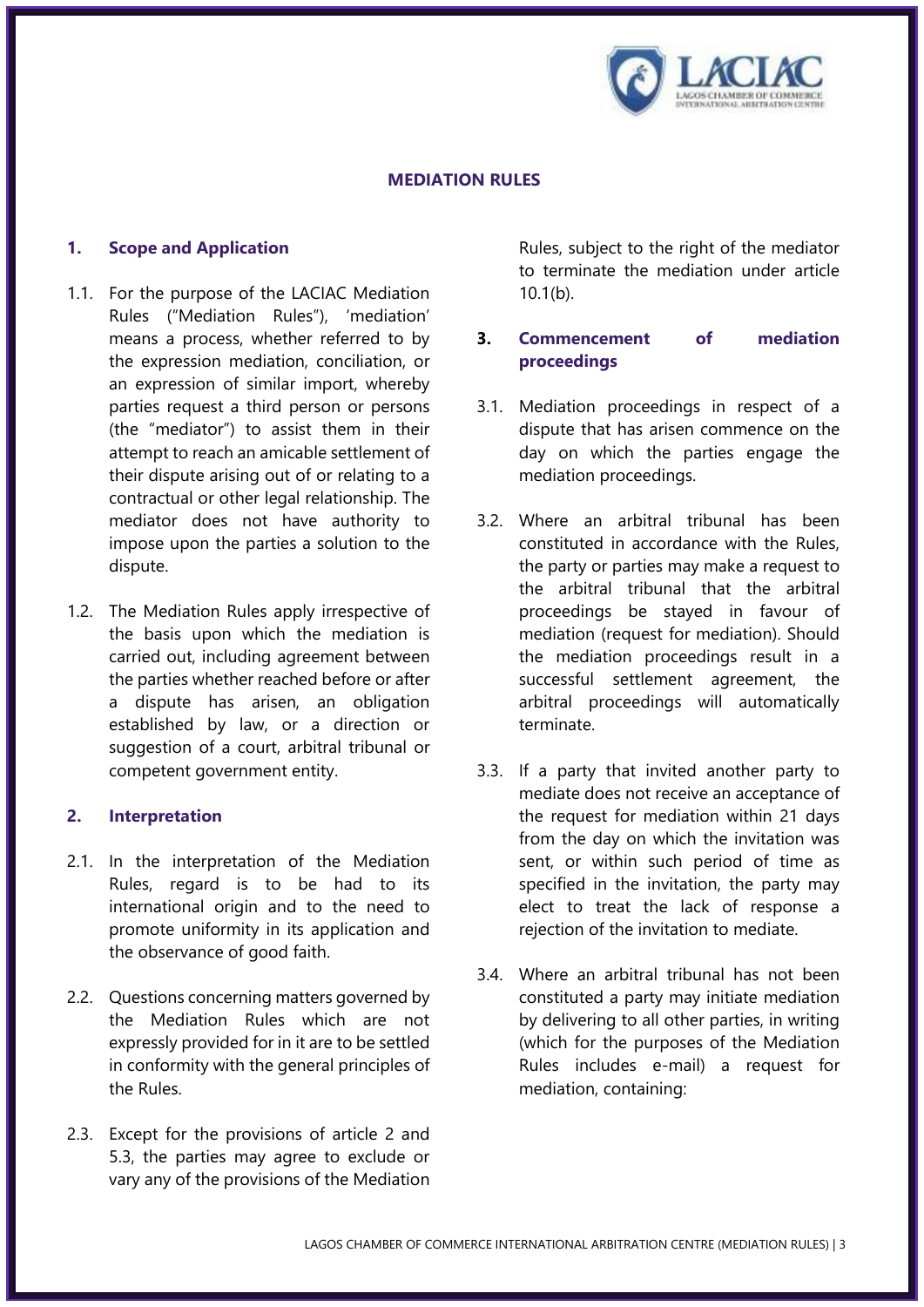

- a) A brief explanation of the nature of the dispute;
- b) The estimated value of any disputed amounts and any specific relief or outcome sought by the requesting party;
- c) The names, addresses (including e-mail addresses), and contact numbers (including telephone and facsimile where available) of all parties to the dispute and any legal or other representatives involved, so far as known to the requesting party; and
- d) The nomination or proposal for the appointment of a mediator, which may include suggested qualifications, such as language skills or mediation experience of the subject-matter.

#### <span id="page-3-0"></span>**4. Mediation Costs**

- 4.1. Each request to commence mediation pursuant to the Rules must be accompanied by a non-refundable registration fee of US\$200. The registration fee is payable in advance and is necessary in order for the request to be registered.
- 4.2. A fixed administrative fee of US\$2500 is payable upon commencement of the mediation in accordance with the Rules.
- 4.3. Mediators will charge at hourly rates, which may vary according to the circumstances of the case and the qualifications of the Mediator. The rates will be advised by the Mediator and agreed with the parties prior to the appointment of the Mediator.
- 4.4. Except for the hourly fees agreed between the parties and the mediator, the

Mediation Costs may be reduced by the LACIAC Court at the request of a party.

#### <span id="page-3-1"></span>**5. Number and appointment of mediators**

- 5.1. Unless otherwise agreed, there shall be one mediator, and in any case no more than three. The parties shall endeavour to reach an agreement on a mediator or mediators.
- 5.2. Should the parties not agree on the identity of the mediator or mediators within 14 days of receipt of the request for mediation, a party or parties may request that the LACIAC Court appoint a mediator or mediators.
- 5.3. Within 10 days thereafter the LACIAC Court [or Secretariat] shall provide, for the consideration of the parties, a list of the names of no less than 3 potential mediators. Should the parties within 7 days there-after not agree upon the appointment of a mediator (whether from that list or not) the LACIAC Court [or Secretariat] shall appoint a mediator.
- 5.4. The LACIAC Court shall appoint a mediator or mediators within 14 days of receipt of the request by the party or parties.
- 5.5. In recommending or appointing individuals to act as mediator, the LACIAC Court shall have regard to the overriding objectives, and such considerations as are likely to secure the appointment of a skilled, independent, and impartial mediator.
- 5.6. When a person is approached in connection with his or her possible appointment as mediator, he or she shall disclose any circumstances likely to give rise to justifiable doubts as to his or her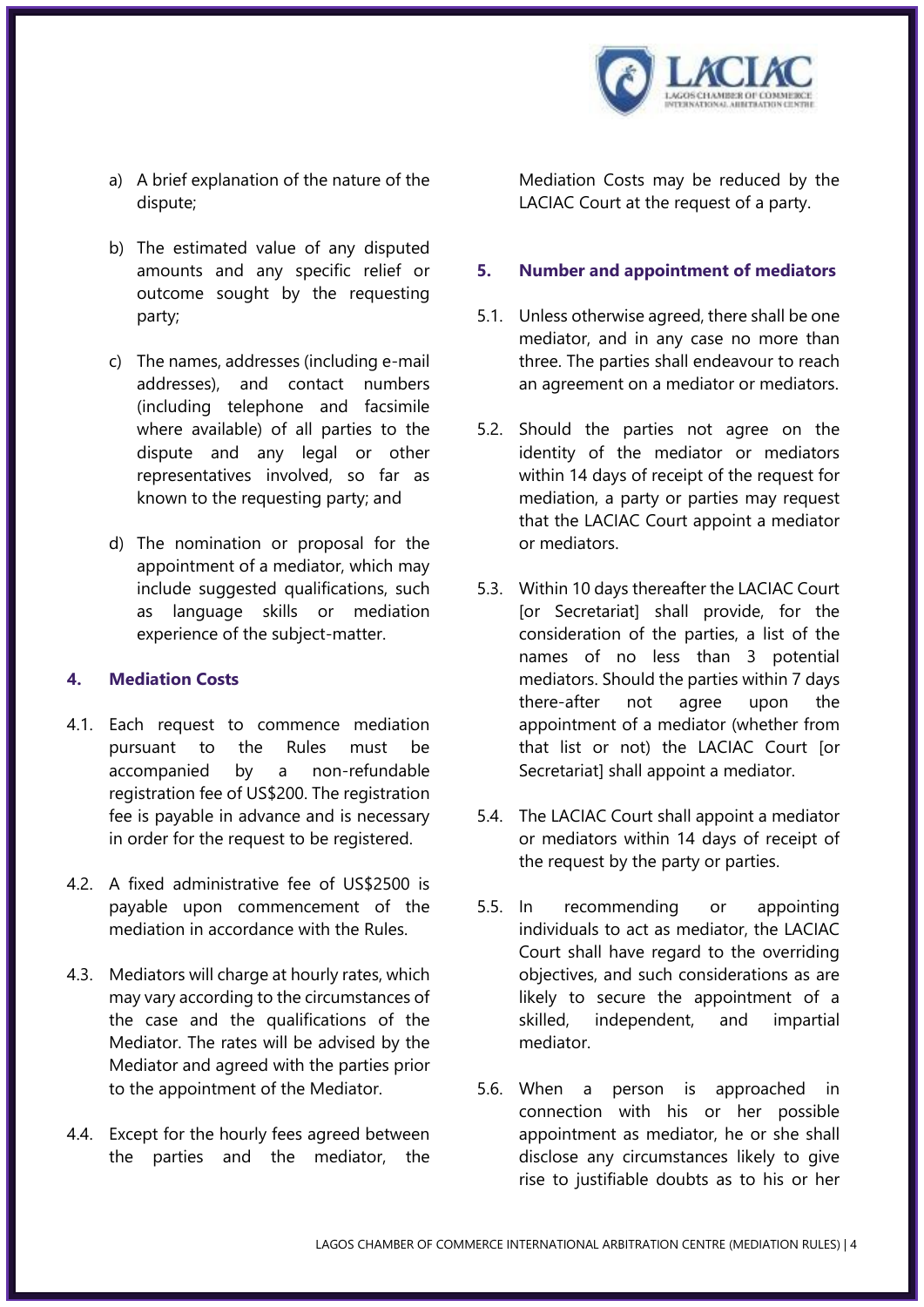

impartiality or independence. A mediator, from the time of his or her appointment and throughout the mediation proceedings, shall without delay disclose any such circumstances to the parties unless they have already been informed of them by him or her.

- 5.7. If, following appointment, a mediator becomes aware of any circumstances that may create a reasonable perception of bias, partiality or lack of neutrality, the mediator shall immediately so inform the parties and, where the mediator was appointed by the LACIAC Court, shall also immediately so inform the LACIAC Court. If any party objects to the continued services of the mediator, the mediator shall be disqualified.
- 5.8. Within 7 days following any disqualification, a replacement mediator shall be appointed by agreement of all parties, failing which, within 10 days of being notified by a party of such failure, and without the need to consult the parties, the LACIAC Court shall appoint a suitable replacement mediator.

#### <span id="page-4-0"></span>**6. Conduct of mediation**

- 6.1. The mediator may conduct the mediation proceedings in such a manner as the mediator considers appropriate, taking into account the circumstances of the case, any wishes that the parties may express and the need for a swift and effective settlement of the dispute.
- 6.2. In any case, in conducting the proceedings, the mediator shall seek to maintain fair treatment of the parties and, in so doing, shall take into account the circum-stances of the case.
- 6.3. The mediator may, at any stage of the mediation proceedings, make proposals for a settlement of the dispute.
- 6.4. The parties and their representatives shall use their best endeavours to cooperate with each other and with the mediator to settle their differences and enable the mediation to proceed expeditiously.

# <span id="page-4-1"></span>**7. Communication between mediator and parties**

The mediator may meet or communicate with the parties together or with each of them separately

#### <span id="page-4-2"></span>**8. Disclosure of information**

When the mediator receives information concerning the dispute from a party, the mediator may disclose the substance of that information to any other party to the mediation. However, when a party gives any information to the mediator, subject to a specific condition that it be kept confidential, that information shall not be disclosed to any other party to the mediation.

#### <span id="page-4-3"></span>**9. Confidentiality**

Unless otherwise agreed by the parties, all information relating to the mediation proceedings shall be kept confidential, except where disclosure is required under the law or for the purposes of implementation or enforcement of the settlement agreement.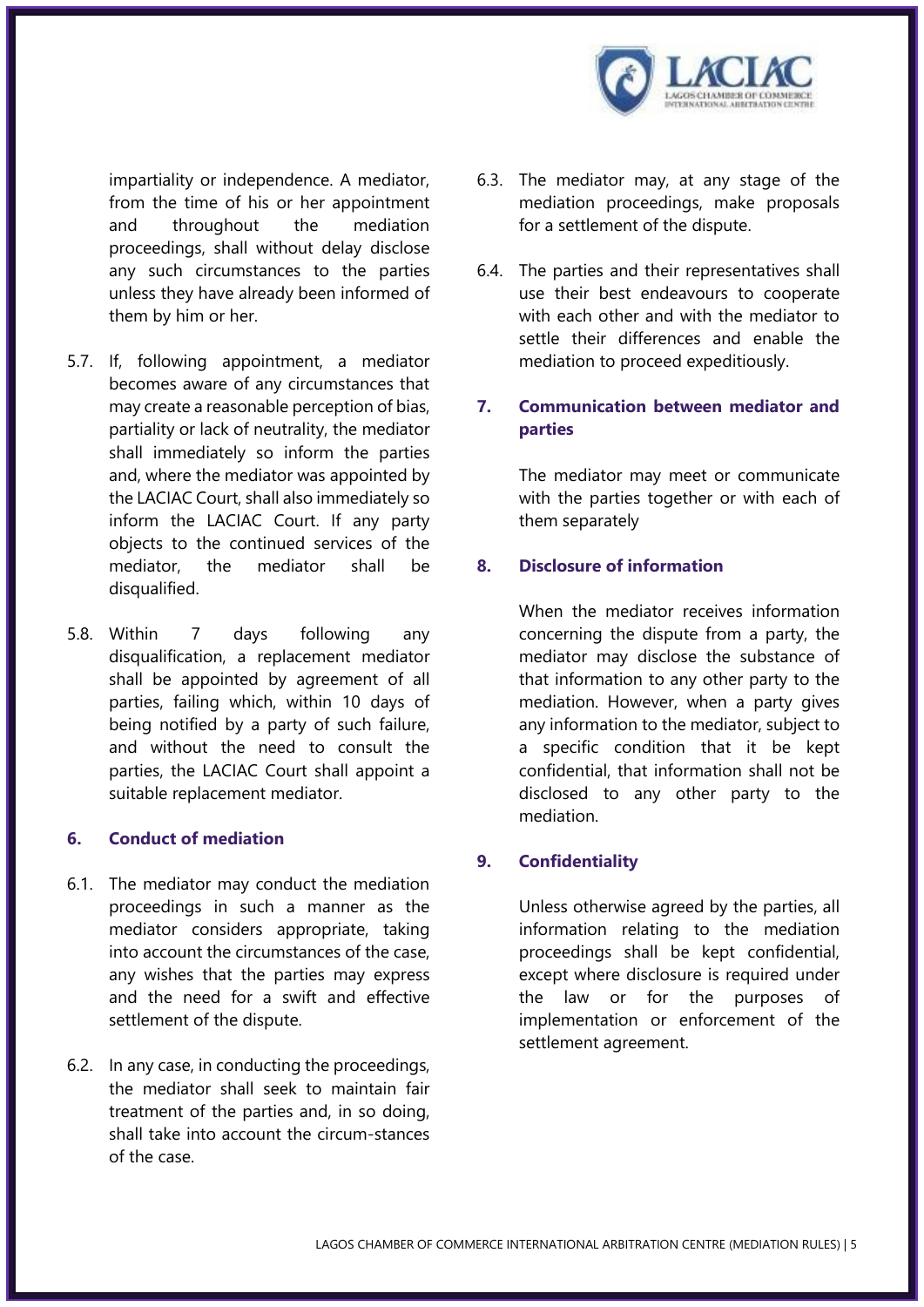

# <span id="page-5-0"></span>**10. Admissibility of evidence in other proceedings**

- 10.1. A party to the mediation proceedings, the mediator and any third person, including party representatives and those involved in the administration of the mediation proceedings, shall not in arbitral, judicial or similar proceedings rely on, introduce as evidence or give testimony or evidence regarding any of the following:
	- a) An invitation by a party to engage in mediation proceedings or the fact that a party was willing to participate in mediation proceedings;
	- b) Views expressed or suggestions made by a party in the mediation in respect of a possible settlement of the dispute;
	- c) Statements or admissions made by a party in the course of the mediation proceedings;
	- d) Proposals made by the mediator;
	- e) The fact that a party had indicated its willingness to accept a proposal for settlement made by the mediator;
	- f) Documents prepared solely for purposes of the mediation proceedings.
- 10.2. Article 10.1 shall apply irrespective of the form of the information or evidence therein.
- 10.3. The disclosure of the information referred to in article 10.1 shall not be ordered by an arbitral tribunal, court, or other competent authority and, if such information is offered as evidence in contravention of article 10.1, that evidence shall be treated as

inadmissible. Nevertheless, such information may be disclosed or admitted as evidence to the extent required under the law or for the purpose of implementation or enforcement of a settlement agreement.

- 10.4. The provisions of article 10.1, 10.2 and 10.3 apply whether or not the arbitral, judicial or similar proceedings relate to the dispute that is or was the subject of the mediation proceedings.
- 10.5. Subject to the limitations of arctile 10.1, evidence that is otherwise admissible in arbitral or judicial or similar proceedings does not become inadmissible as a consequence of having been used in mediation.

#### <span id="page-5-1"></span>**11. Termination of mediation proceedings**

- 11.1. The mediation proceedings are terminated:
	- a) By the conclusion of a settlement agreement by the parties, on the date of the agreement;
	- b) By a declaration of the mediator, after consultation with the parties, to the effect that the mediation proceedings are terminated, on the date of the declaration;
	- c) By a declaration of the parties addressed to the mediator to the effect that the mediation proceedings are terminated, on the date of the declaration; or
	- d) By a declaration of a party to the other party or parties and the mediator, if appointed, to the effect that the mediation proceedings are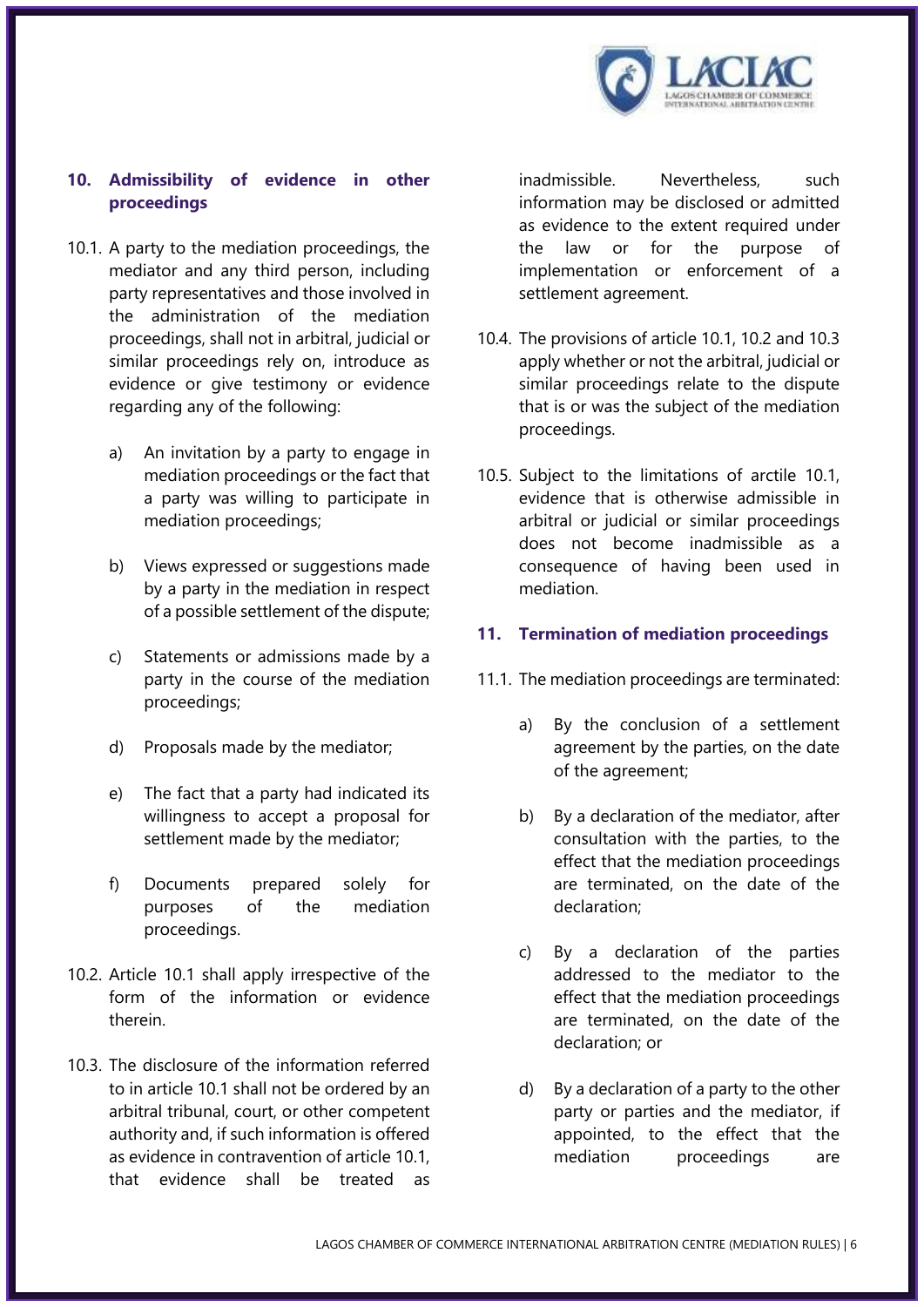

terminated, on the date of the declaration.

#### <span id="page-6-0"></span>**12. Mediator acting as arbitrator**

Unless otherwise agreed by the parties, the mediator shall not act as an arbitrator in respect of a dispute that was or is the subject of the mediation proceedings or in respect of another dispute that has arisen from the same contract or legal relationship or any related contract or legal relationship.

#### <span id="page-6-1"></span>**13. Resort to arbitral proceedings**

Where the parties have agreed to mediate and have expressly undertaken not to initiate arbitration during a specified period of time or until a specified event has occurred with respect to an existing or future dispute, such an undertaking shall be given effect by the arbitral tribunal until the terms of the undertaking have been complied with, except to the extent necessary for a party, in its opinion, to preserve its rights. Initiation of such proceedings is not of itself to be regarded as a waiver of the agreement to mediate or as a termination of the mediation proceedings.

#### <span id="page-6-2"></span>**14. Authority and Representation**

Throughout the mediation, each party must have authority to settle the dispute or be represented by a person or persons having authority to settle the dispute. A party may be assisted by any person(s) it chooses and must keep the mediator, the Centre, and each other party informed of the names, contact details and roles of such persons and of any changes that may occur during the mediation.

#### <span id="page-6-3"></span>**15. Enforceability of settlement agreement**

- 15.1. If the parties conclude an agreement settling a dispute, that settlement agreement will be binding and enforceable.
- 15.2. No settlement agreement reached during the mediation shall be legally binding unless it is reduced to writing and signed by all parties to that settlement agreement or by their authorised representatives.

#### <span id="page-6-4"></span>**16. Costs**

- 16.1. Unless otherwise agreed or ordered by a court or arbitrator, each party shall bear its own costs of the mediation.
- 16.2. Unless otherwise agreed or ordered by a court or arbitrator, each party shall bear equally the costs and expenses of the mediation including (but not limited to):
	- a) LACIAC's administrative expenses;
	- b) The mediator's fees and expenses;
	- c) The costs of any meeting rooms, meals, translations, photocopies, internet access, communications systems, or other reasonable costs relating to the organisation and conduct of the mediation;
	- d) The fees and expenses of any independent witness, expert advice or opinion requested by the mediator with the consent of the parties; and
	- e) Any additional administrative costs relating to the mediation, as may be assessed by LACIAC.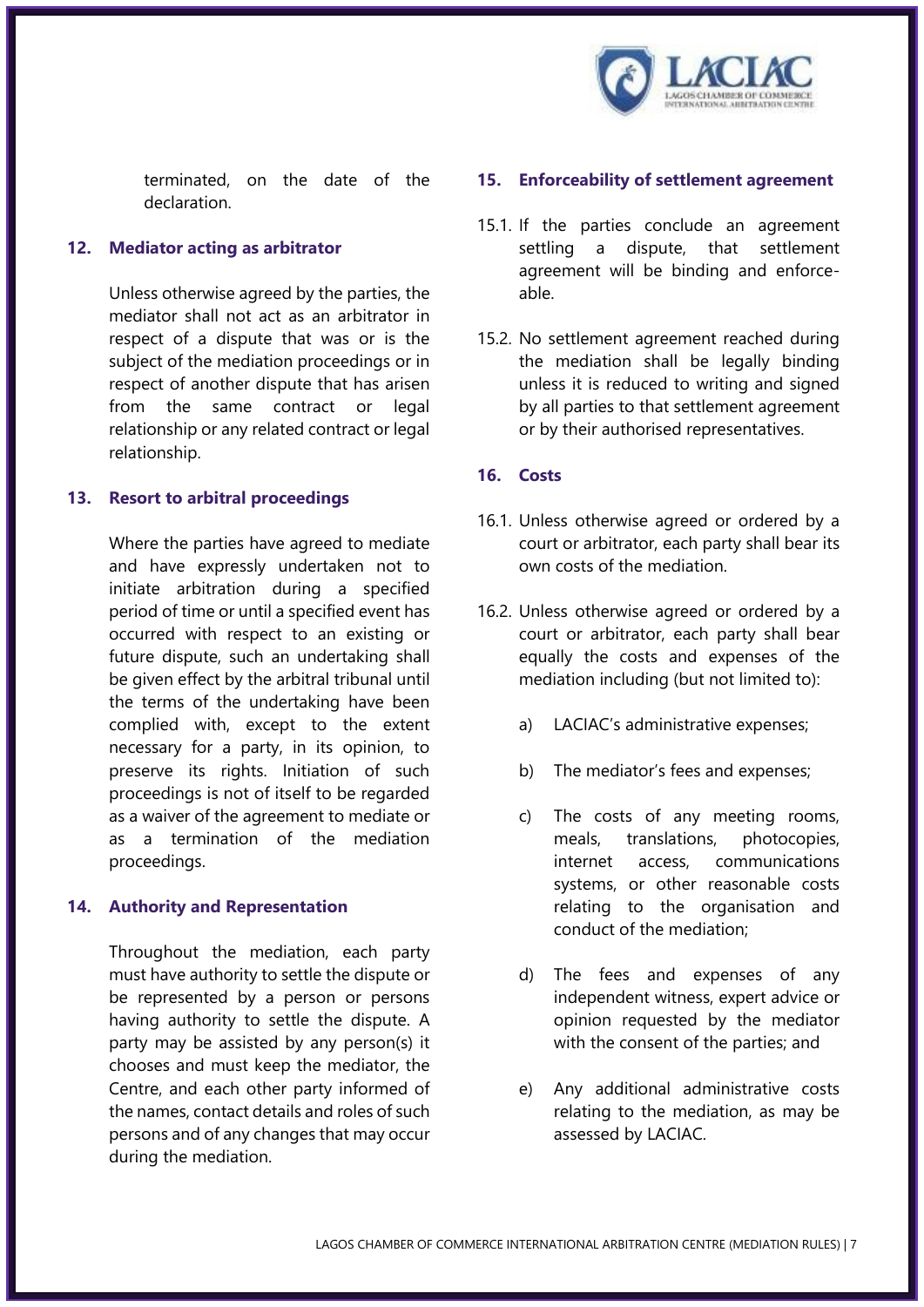

- 16.3. The mediator may at any time during the mediation require the parties to make deposits with the mediator or LACIAC to cover any anticipated fees or expenses and may suspend the mediation until such deposit is made.
- 16.4. Any surplus funds deposited shall be returned pro rata to the parties at the conclusion of the mediation.